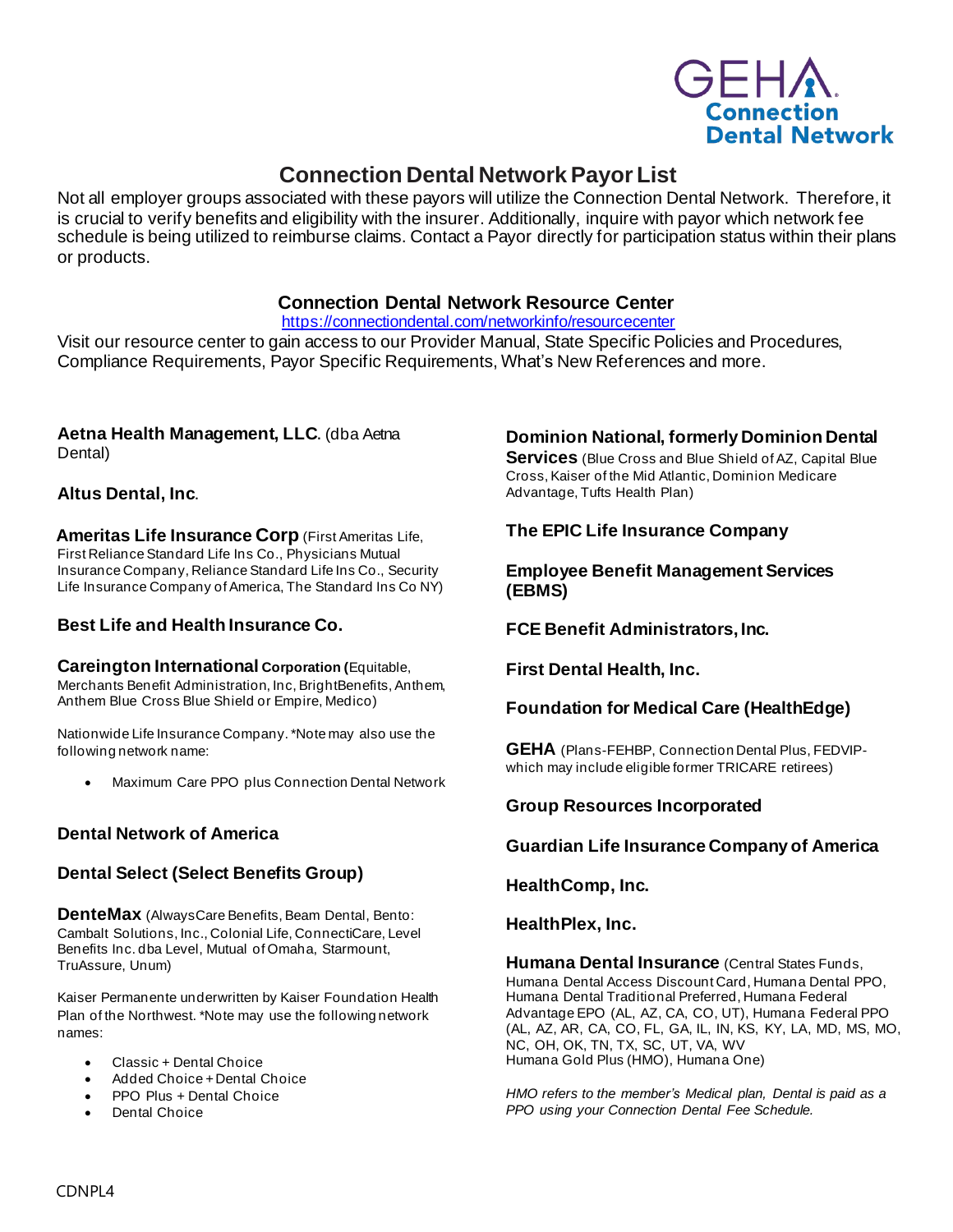

**Kansas City Life Insurance Company**

**Lincoln Financial Insurance Company**

**MetLife Insurance Company** (PDP Plus)

**Mid-American Benefits, Inc.**

#### **National Rural Electric Cooperative Association Group Benefits Program (NRECA)**

**NovaNet Inc.** (Alternative Ins Resources, Aflac PPO Dental (formerly Argus Dental & Vision Inc), Arm LTD, The Benefit Group Inc, Benefit and Risk Management Services (BRMS), Boulder Admin Svcs, CareFirst Blue Cross Blue Shield, Chesterfield Resources, CoreSource, Cypress Benefit Admin, DD Services, Inc, Direct Care Admin, Equian LLC, Group Benefit Services, HealthFirst, Med-Pay, Inc., Nova Healthcare Admin, Planstin Administrative Solutions, Preferred Benefit Admin, United Claims Solutions, United Furniture Workers Insurance Fund, Varipro)

#### **Paramount Dental (Health Resources, Inc.)**

(Dental Health Options, Paramount Dental, Promedica's Medicare Advantage plan)

#### **Pequot Plus Health Benefit Services**

**Preferred Health Professionals** (Bricklayers Local 15, Cement Masons and Plasterers Local 518, City of Pasco, Construction Industry Laborers, Greater KC Laborers, Missouri Cooperatives, Painters District Council #3)

**Principal Financial Group**

**Renaissance Dental**

**Shasta Administrative Services**

**Solstice Benefits, Inc.**

**Sun Life Financial Inc.**

**TransWestern Insurance Administrators**

**TriStar Benefit Administrators (formerly Am. Administrators)**

**United Healthcare** (Blue Shield of California, Dental Benefit Providers Inc., Centene/HealthNet of CA, OR and WA)

(Medicare Advantage Plans: AARP MedicareComplete Profile (HMO), Centene/HealthNet of CA,OR and WA, Erickson Advantage Signature with Drugs (HMO-POS), MediGold, Rocky Mountain Health Plan Medicare, UnitedHealthcare MedicareComplete Assure (PPO), UnitedHealthcare Dual Complete (HMO SNP), UnitedHealthcare Dual Complete LP (HMO SNP), UnitedHealthcare Dual Complete RP (Regional PPO SNP), UnitedHealthcare Medicare Silver (Regional PPO SNP)

*HMO refers to the member's Medical plan, Dental is paid as a PPO using your Connection Dental Fee Schedule.*

Dental Provider Portal[: https://dbp.optum.com/content/dental](https://dbp.optum.com/content/dental-benefits-provider/en.html.html)[benefits-provider/en.html.html](https://dbp.optum.com/content/dental-benefits-provider/en.html.html)

Provider Quick Reference Guide for Medicare Advantage Plans[: https://dbp.optum.com/content/dental-benefits](https://dbp.optum.com/content/dental-benefits-provider/en.html.html)[provider/en.html.html](https://dbp.optum.com/content/dental-benefits-provider/en.html.html)

**.**

**United Concordia Inc.** (BCBSof MI,BCBS MN Medicare Advantage and Commercial, First Priority Life Insurance Company, Highmark, Inc., Highmark West Virginia, Highmark Delaware, HMO of Northeastern Pennsylvania, Inc., d/b/a First Priority Health, Highmark Choice Company, Highmark Select Resources Inc., Highmark Benefits)

Dental Provider Portal: <https://www.unitedconcordia.com/dental-insurance/dentist/>

## **United Medical Resources, Inc. (UMR)**